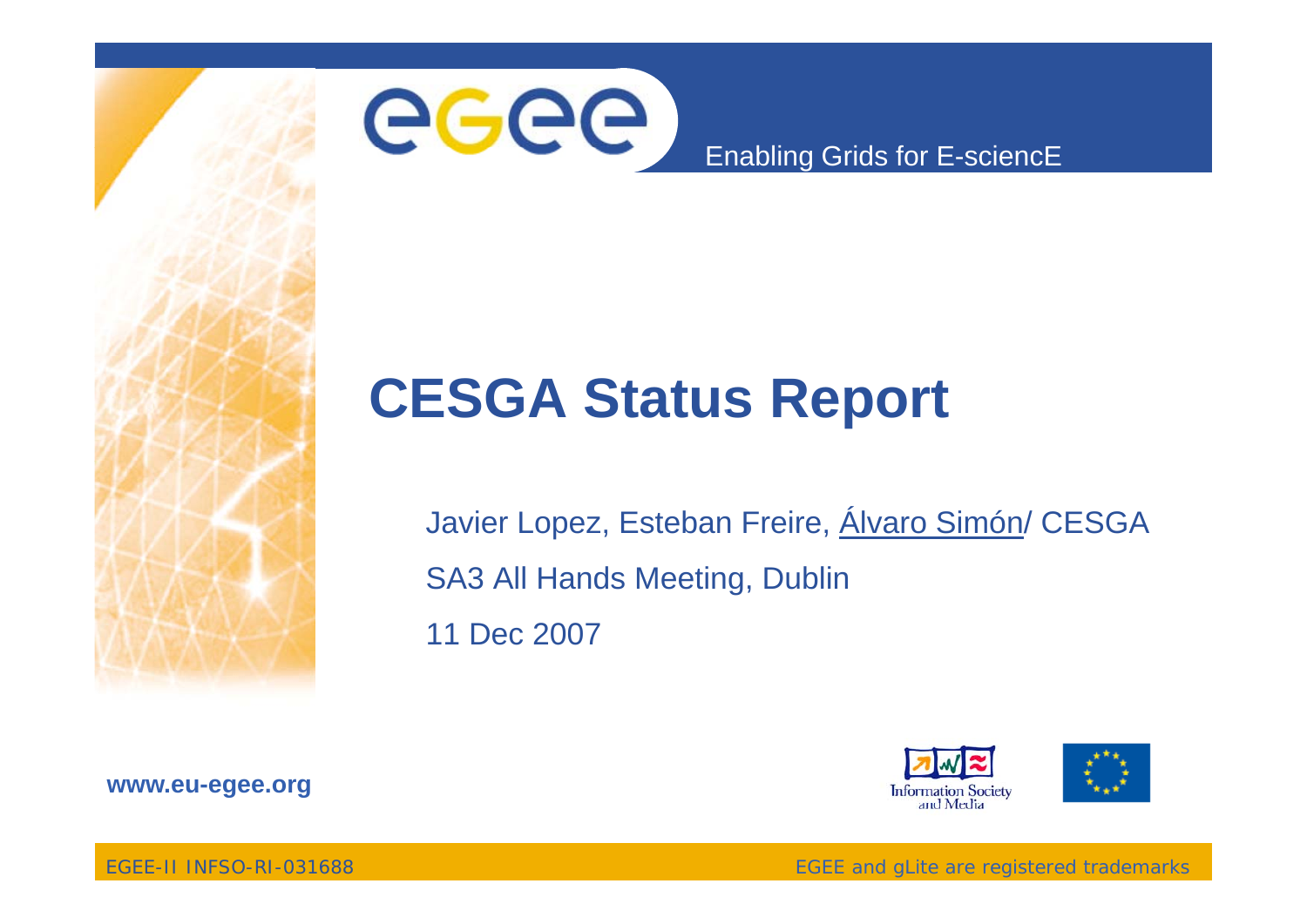



- •**Main Achievements since May**
- $\bullet$ **W k D li bl /Mil t Work on Deliverables/Milestones**
- •**Issues/Problems**
- $\bullet$ **Next Steps**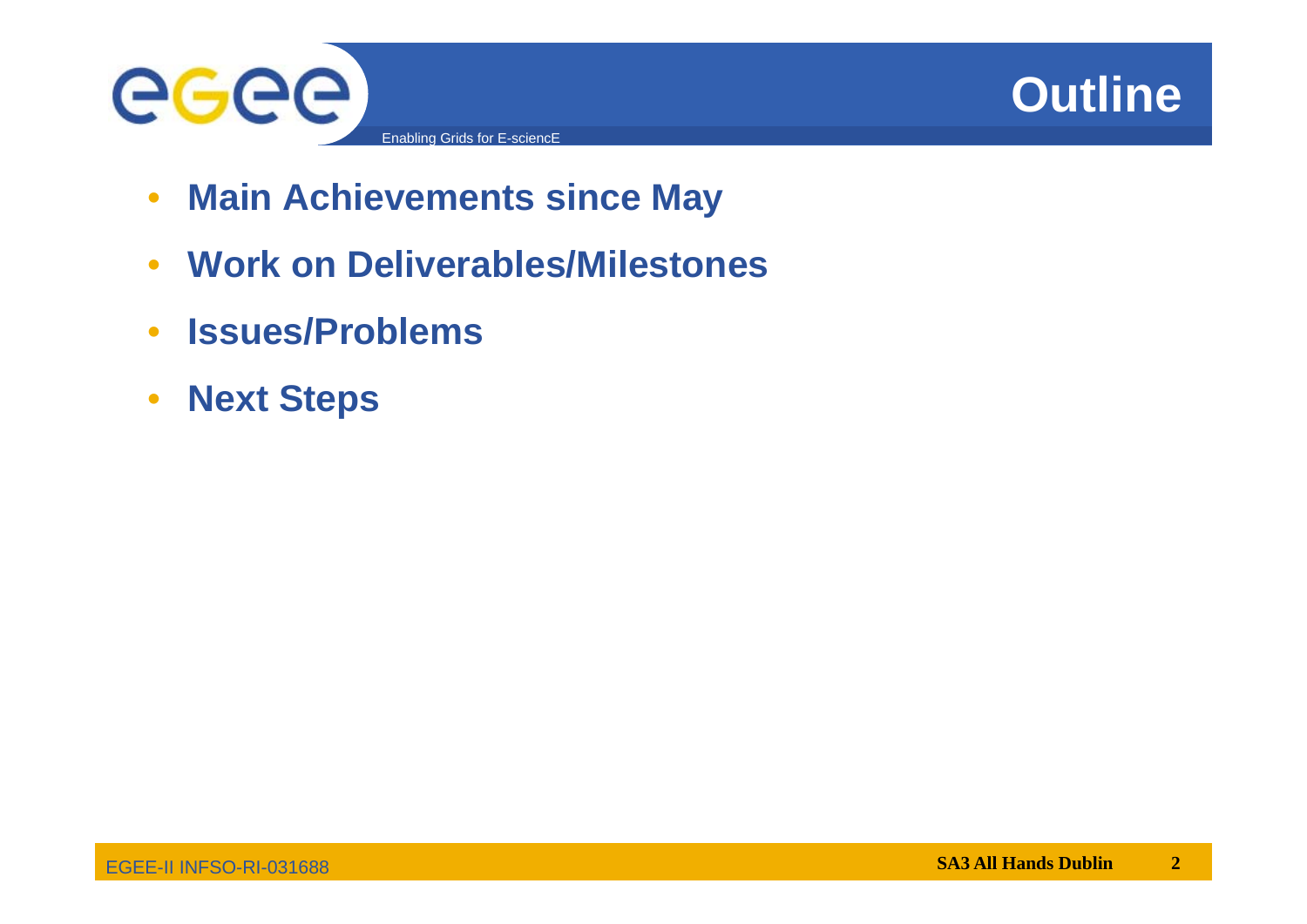

### **Main achievements since May**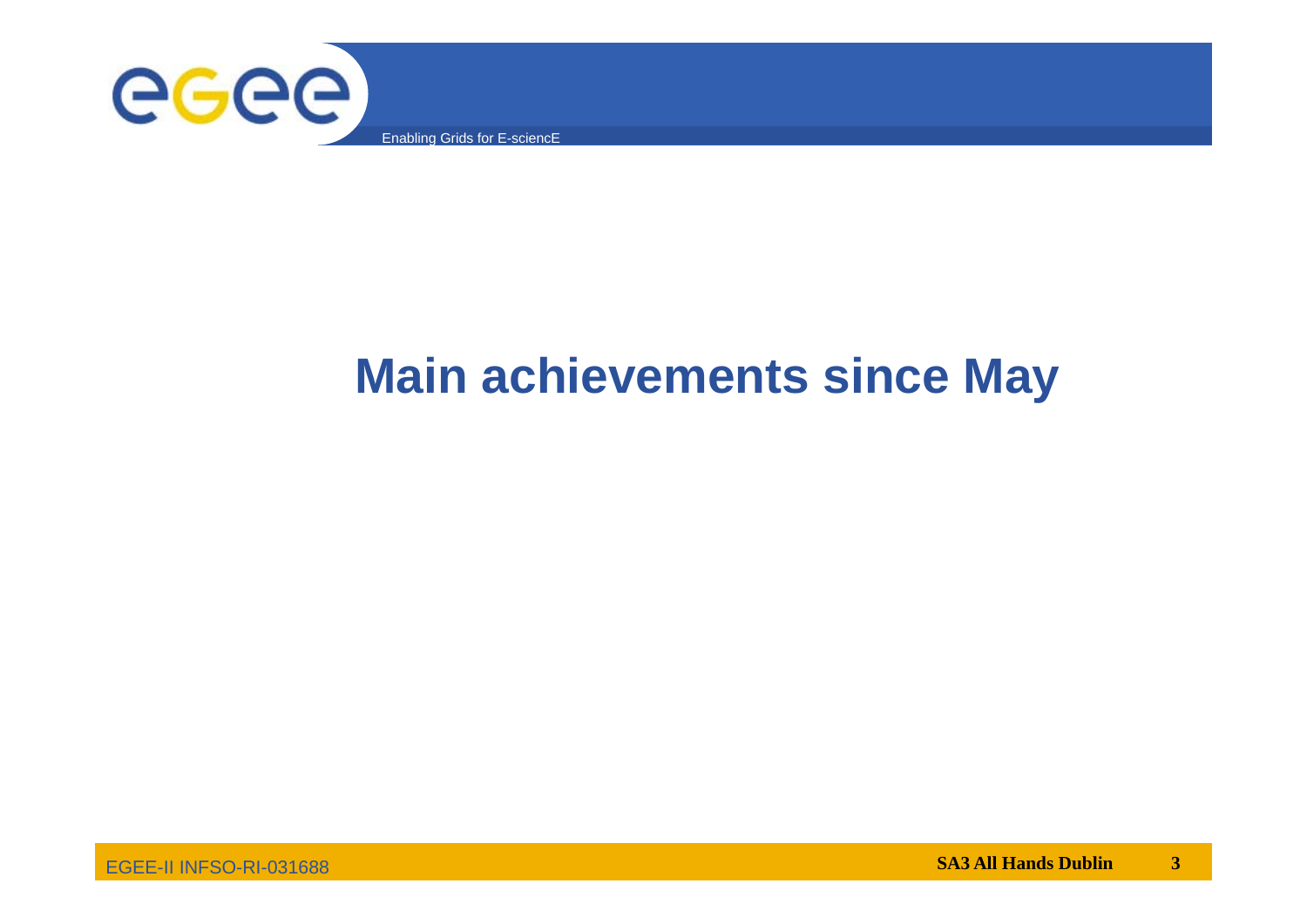

- $\bullet$  **For SA3 services we use Paravirtual machines: SL4**  allow us to use kernel 2.6 without modification to the **OS**
- •**Migration from Classic SE to DPM\_MySQL**
- $\bullet$  **VM mounted like image files: New testbeds can be easily made only migrating files**
- $\bullet$  **Xen** Virtual Machines (Dell Poweredge 1955):
	- CE/site-BDII: VM SL4 sa3-ce.egee.cesga.es
	- WN: VM SL4 sa3-wn001.egee.cesga.es
	- MON: VM SL3 sa3-mon.egee.cesga.es
	- SE\_DPM: VM SL3 sa3-se.egee.cesga.es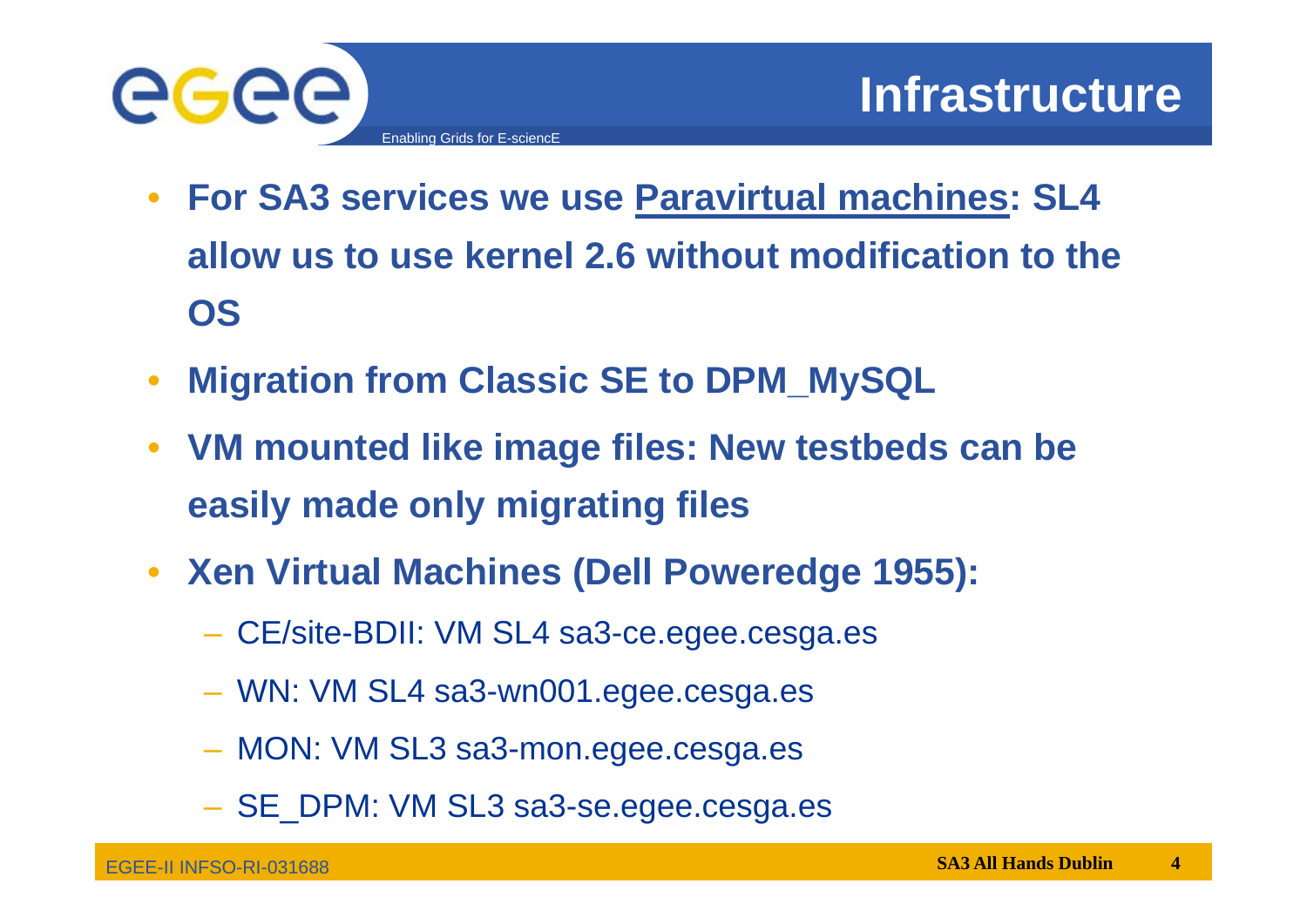

- $\bullet$  **NOTE: This task is a joined effort between IC, LIP and CESGA**
- $\bullet$  **Integration in LCG-CE SL3 ready**
	- SGE v6.0u6 RPM packages tested
	- Yaim 3.x scripts developed
	- Testbed finished successfully
	- Edited SGE cookbook v1.3 available in EDMS
	- SGE SA3 wiki updated
	- Certification process stopped, SL3 is no longer maintained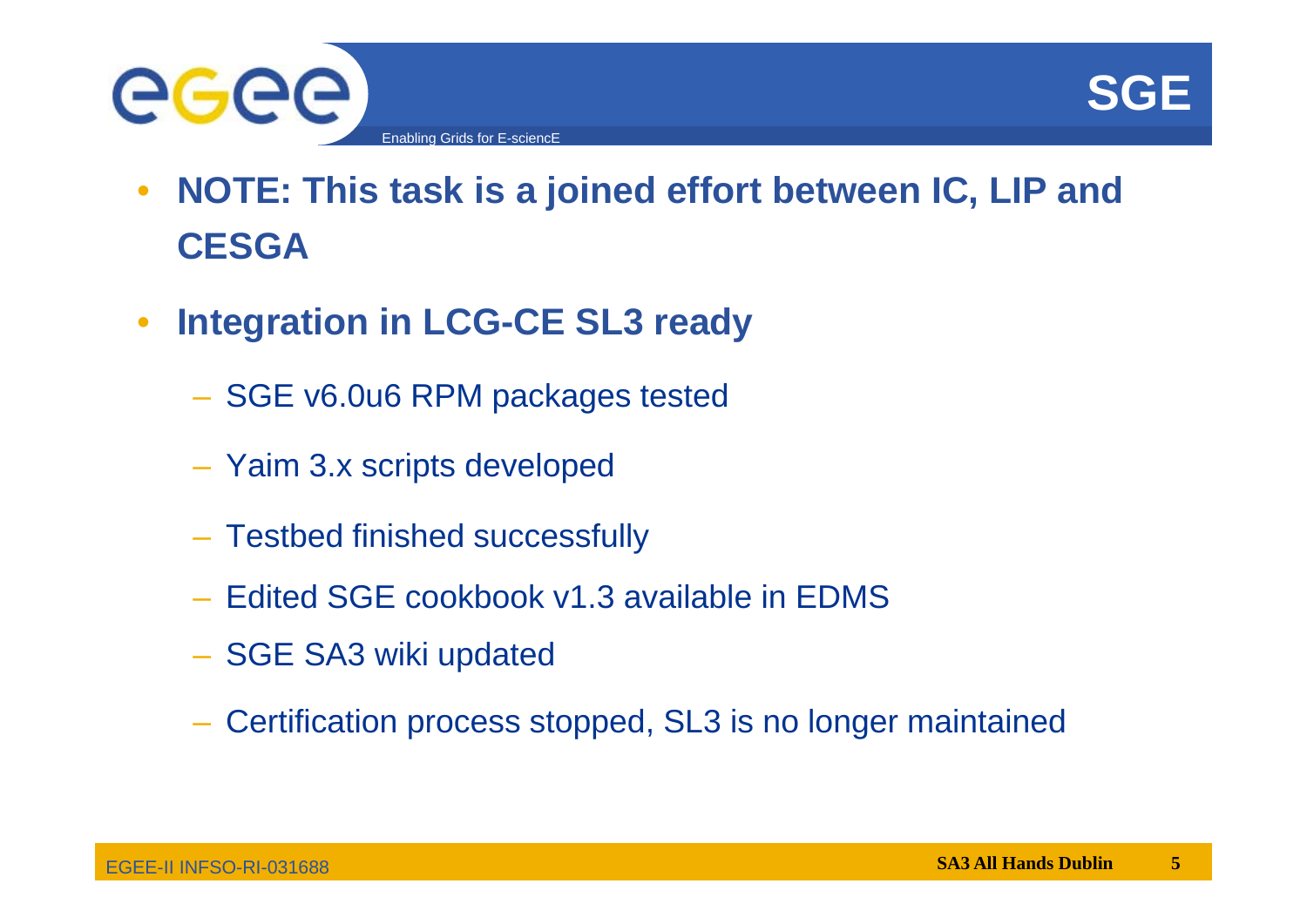



- $\bullet$  **Integration in LCG-CE SL4 in progress**
	- $-$  New SGE v6.1u2 RPM packages tested in SL4
	- New Yaim 4.x scripts developed
	- SGE functions added to ETICS repository
	- Tested SGE IP v0.9
	- Patch #1474 to enable SGE support to lcg-CE (SL4) in certification state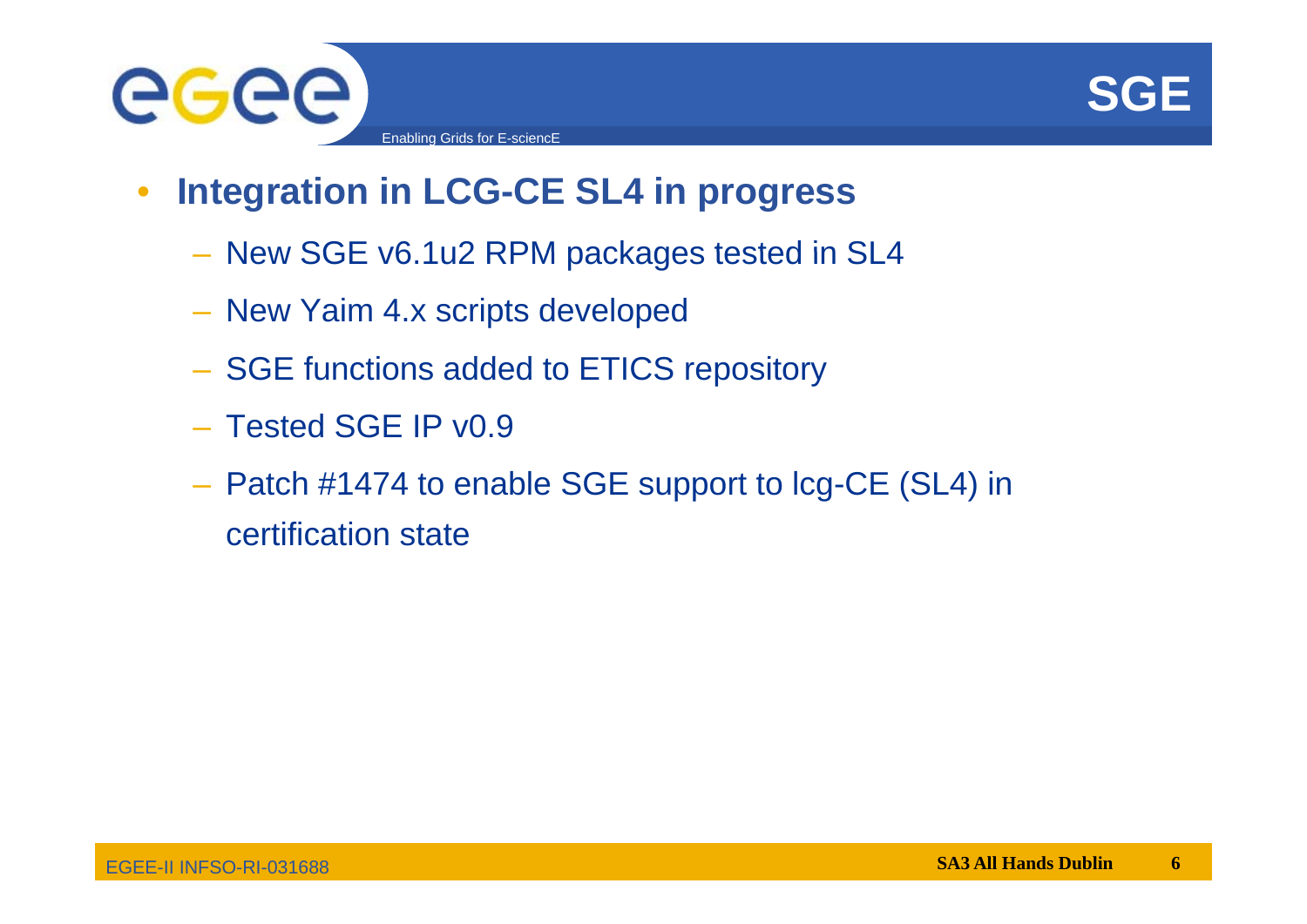

- $\bullet$ **Based on the Torque/maui tests developed @GRNET**
- $\bullet$ **Modified scripts available on SA3 CVS**
- $\bullet$  **Final results available in SA3 wiki**
	- good response with large number of jobs
- $\bullet$ **Sending 200 jobs from WMS from**

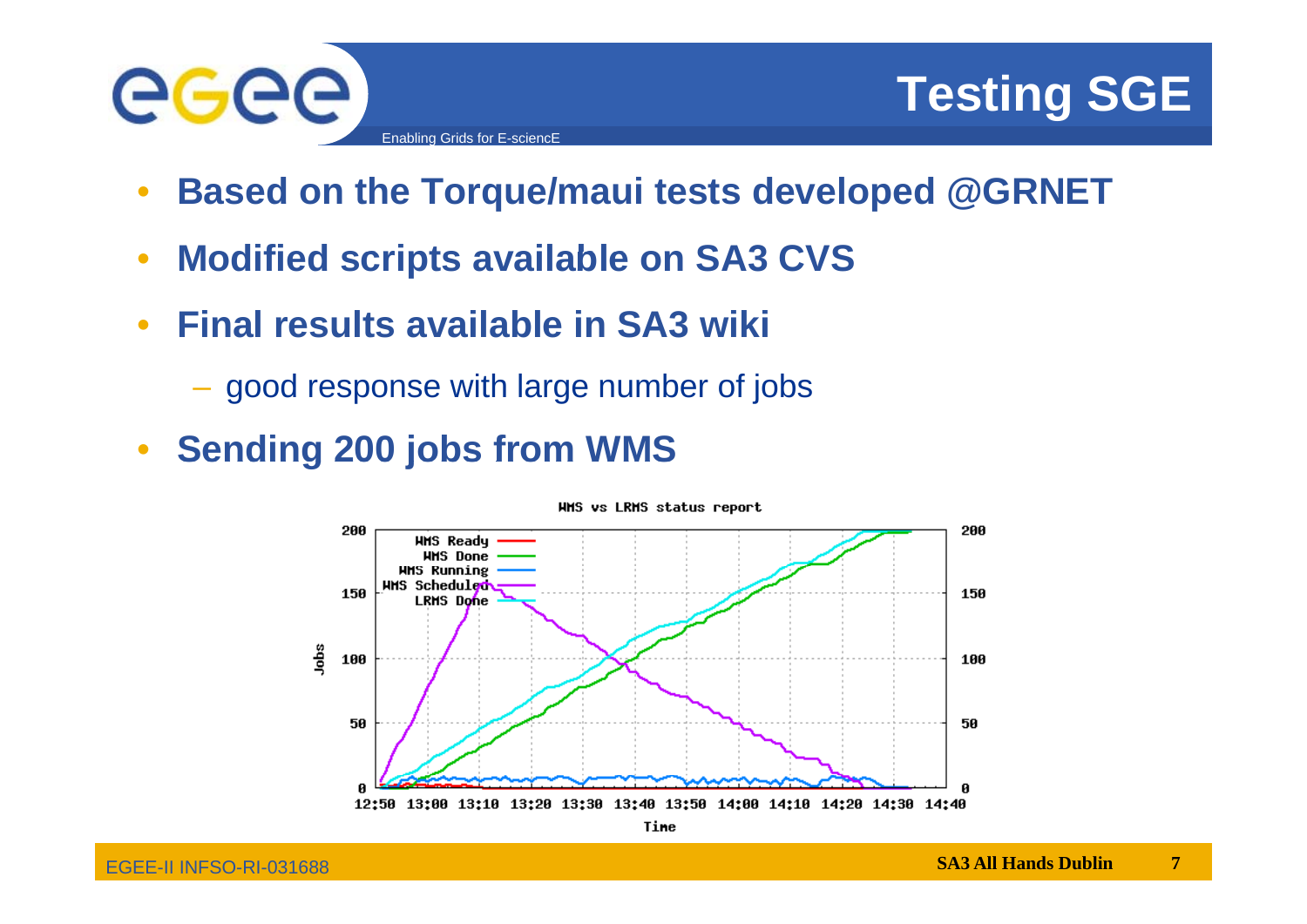

## **Testing SGE**

#### $\bullet$ **Sending 1000 jobs using qsub**

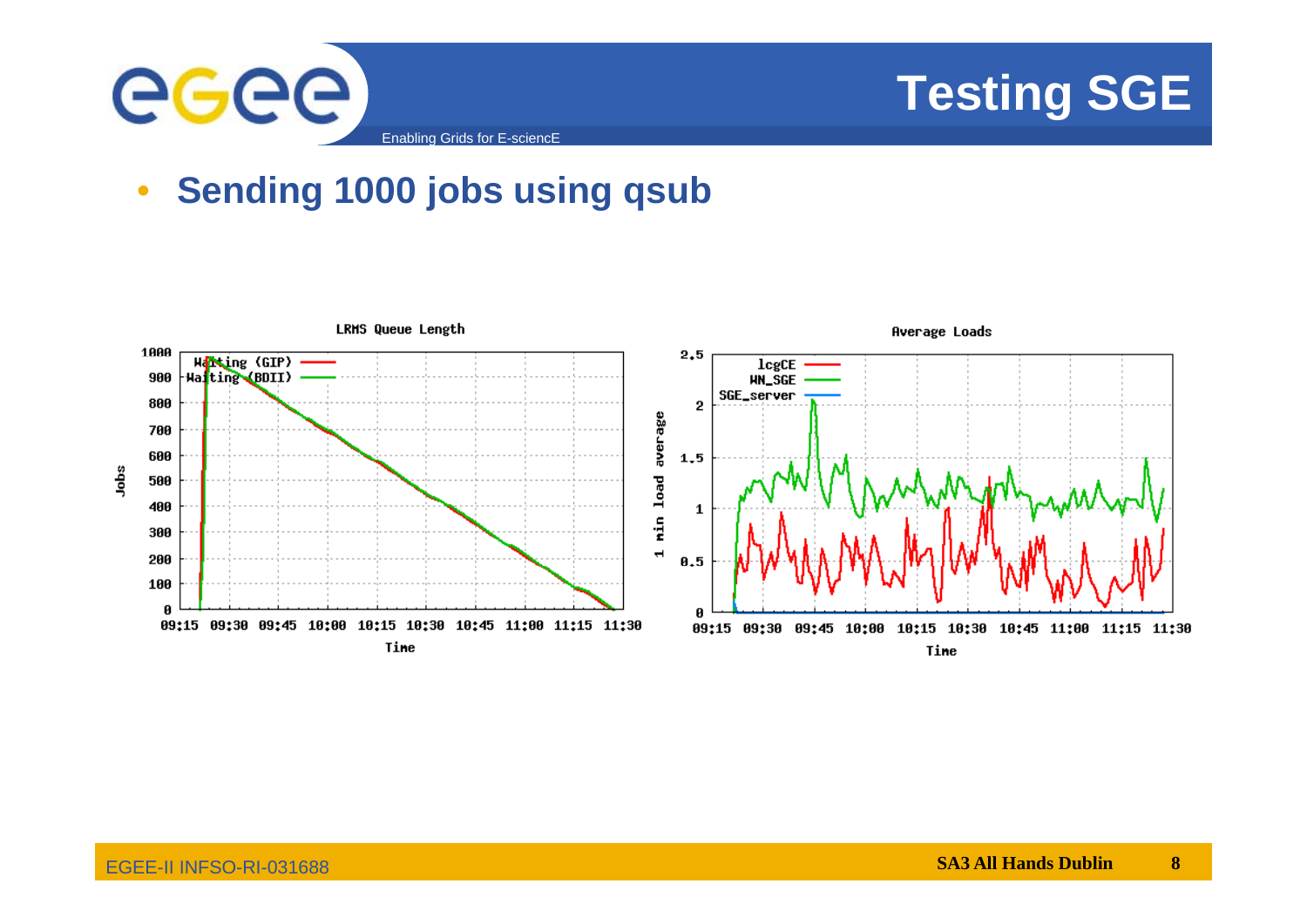

### **Testing SGE**

#### $\bullet$ **Stressing LRMS memory management**



SGE Qmaster Process Size

EGEE-II INFSO-RI-031688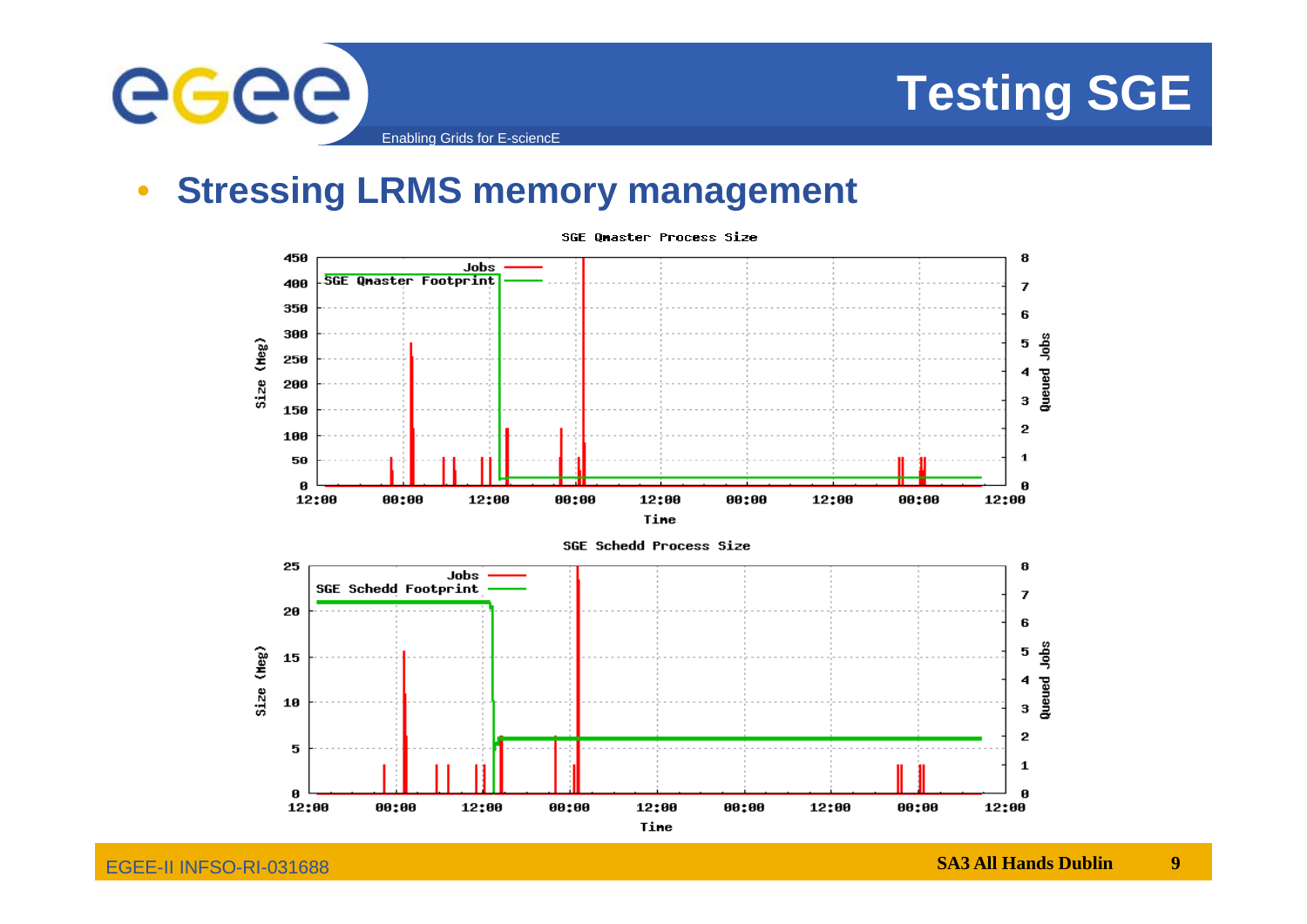

### **Assigned Tasks**

- **Task #5804: SL4 SGE enabled lcg-CE**
	- Certification in progress
- **Task #4928: SGE on glite-CE**
	- Deprecated
- $\bullet$  **Task #4929: Yaim function for SGE**
	- Done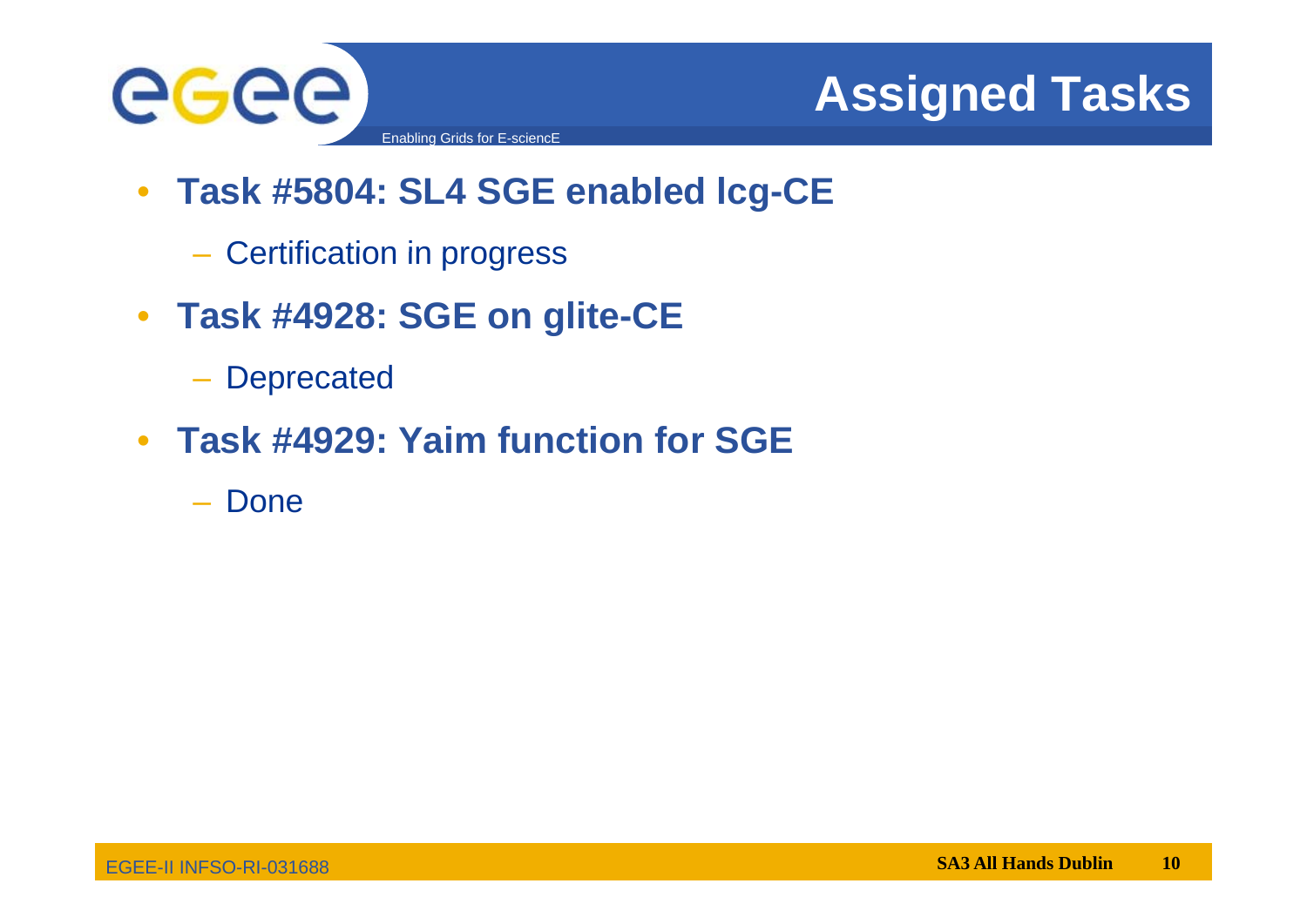

### **Issues/Problems**

- $\bullet$  **Job submission tests:**
	- Preliminary results show that optimization of default SGE configuration required
- $\bullet$ **Improve SGE configuration to send back to CE stdout and stderror files**
- $\bullet$  **Modifications required to run SGE on para-virtual machines ( ) failure in arch detection)**
- $\bullet$  **SGE SL4 integration:**
	- Minor issues encountered to be fixed in yaim functions
	- Bad rpm packages installed from dag repo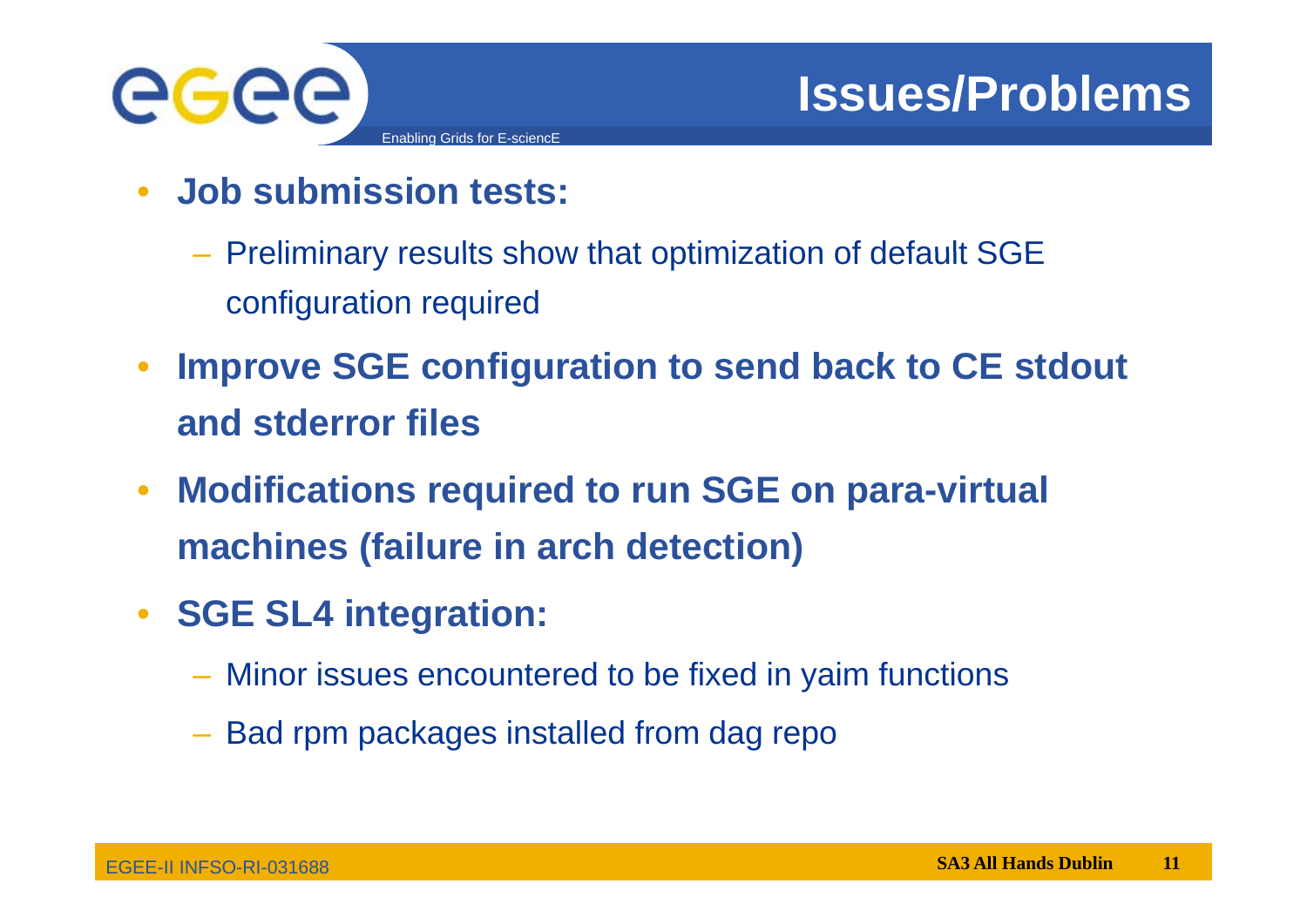



- $\bullet$ **SGE is working on a lcg-CE. Next step: PPS release** 
	- SGE will be tested by PPS Predeployment team

- • **SGE on cream-CE**
	- We can re-use job done with SGE BLAH integration

- • **GridICE sensors for SGE**
	- GridICE sensors for SGE daemons are needed